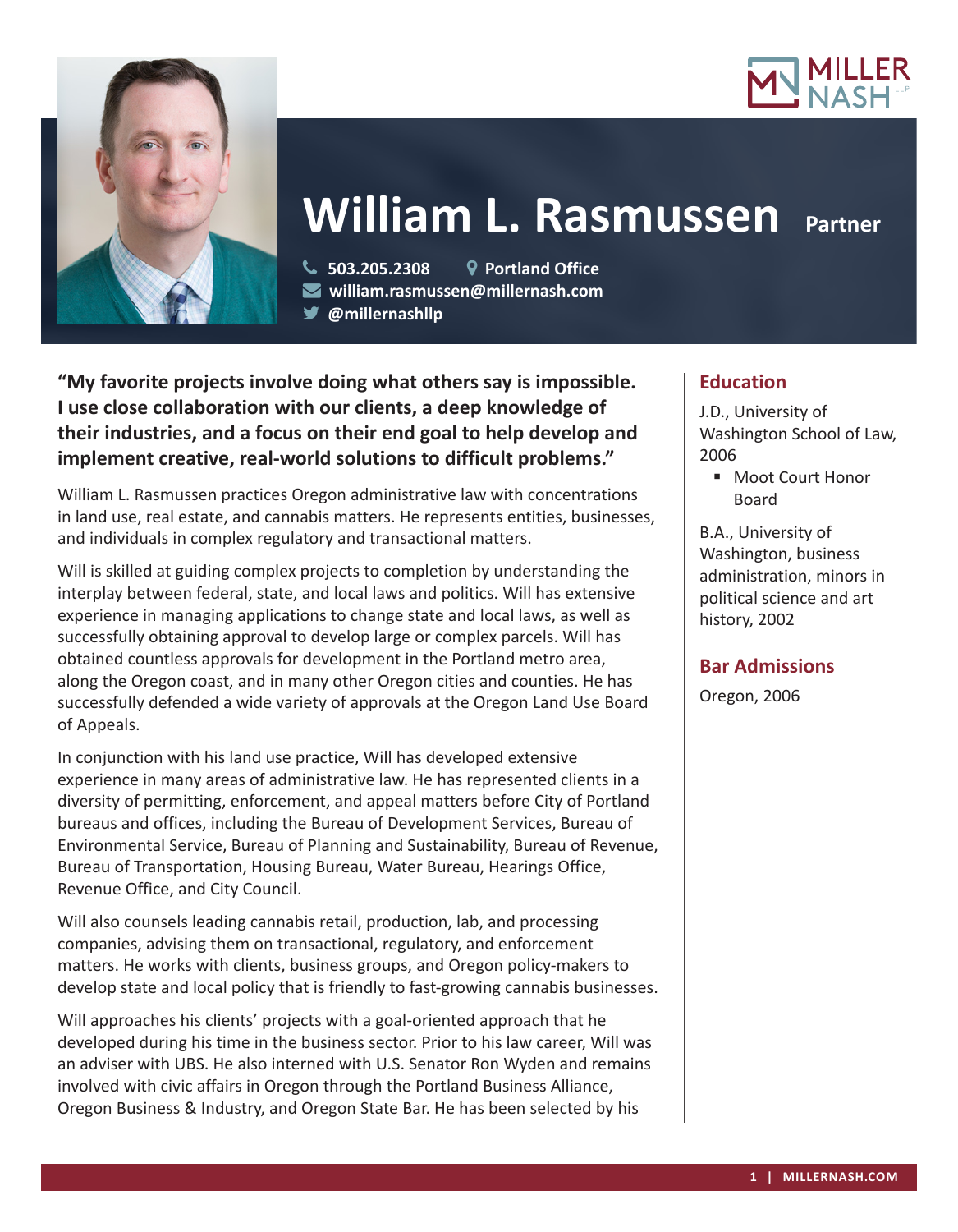# **William L. Rasmussen**



peers for inclusion in *The Best Lawyers in America*©, the oldest peer-reviewed publication in the legal profession. Will has also been frequently selected for inclusion as an Oregon Super Lawyer. He is the past chair of the firm's recruiting and partnership committees.

## **Professional Activities**

- Portland Business Alliance
	- Board Executive Committee, 2019-present
	- board member, 2017-present
	- Government Relations Executive Committee, chair, 2019-present
	- Land Use Committee, chair, 2016-2019
- Multnomah Bar Association, member
- Oregon State Bar
	- Real Estate and Land Use Section Executive Committee, member, 2016-present
	- Land Use Legislative Committee, chair, 2016-present
	- Real Estate and Land Use Education Committee, member, 2014-2016
- Oregon Business & Industry
	- Transportation Committee, member, 2012-present
	- Good Government Committee, chair, 2010-2012
- NAIOP, Commercial Real Estate Development, Oregon Chapter
	- Public Affairs Committee, member, 2013-present
- Oregon Liquor Control Commission
	- Marijuana Advisory Committee, member, 2020-present

# **Civic Activities**

- **Morrison Child & Family Services** 
	- Board Executive Committee, 2016-present
	- board chair, 2018-2020
	- board treasurer, 2016-2018
	- board member, 2014-present
- University of Washington Alumni Association (UWAA), Portland Chapter
	- board member, 2006-present
	- past president, 2007-2010
- University of Washington Board of Regents, member, 2005-2006
- Oregon Sports Authority, Education Committee, 2009-2011

# **Representative Experience**

#### **Administrative Law**

- **Oregon Administrative Law Counsel.** Represented clients in a diversity of matters before Oregon administrative agencies, including the Oregon Agriculture Department, Construction Contractors Board, Department of Administrative Services, Department of Energy, Department of Geology and Mineral Industries, Department of Land Conservation and Development, Department of Transportation, Forestry Department, Land Use Board of Appeals, Liquor Control Commission, Office of Administrative Hearings, State Athletic Commission, State Lottery, and Water Resources Department.
- **Portland Administrative Law Counsel.** Represented clients in a diversity of permitting, enforcement, and appeal matters before City of Portland bureaus and offices, including the Bureau of Development Services, Bureau of Environmental Service, Bureau of Planning and Sustainability, Bureau of Revenue, Bureau of Transportation, Housing Bureau, Water Bureau, Hearings Office, Revenue Office, and City Council.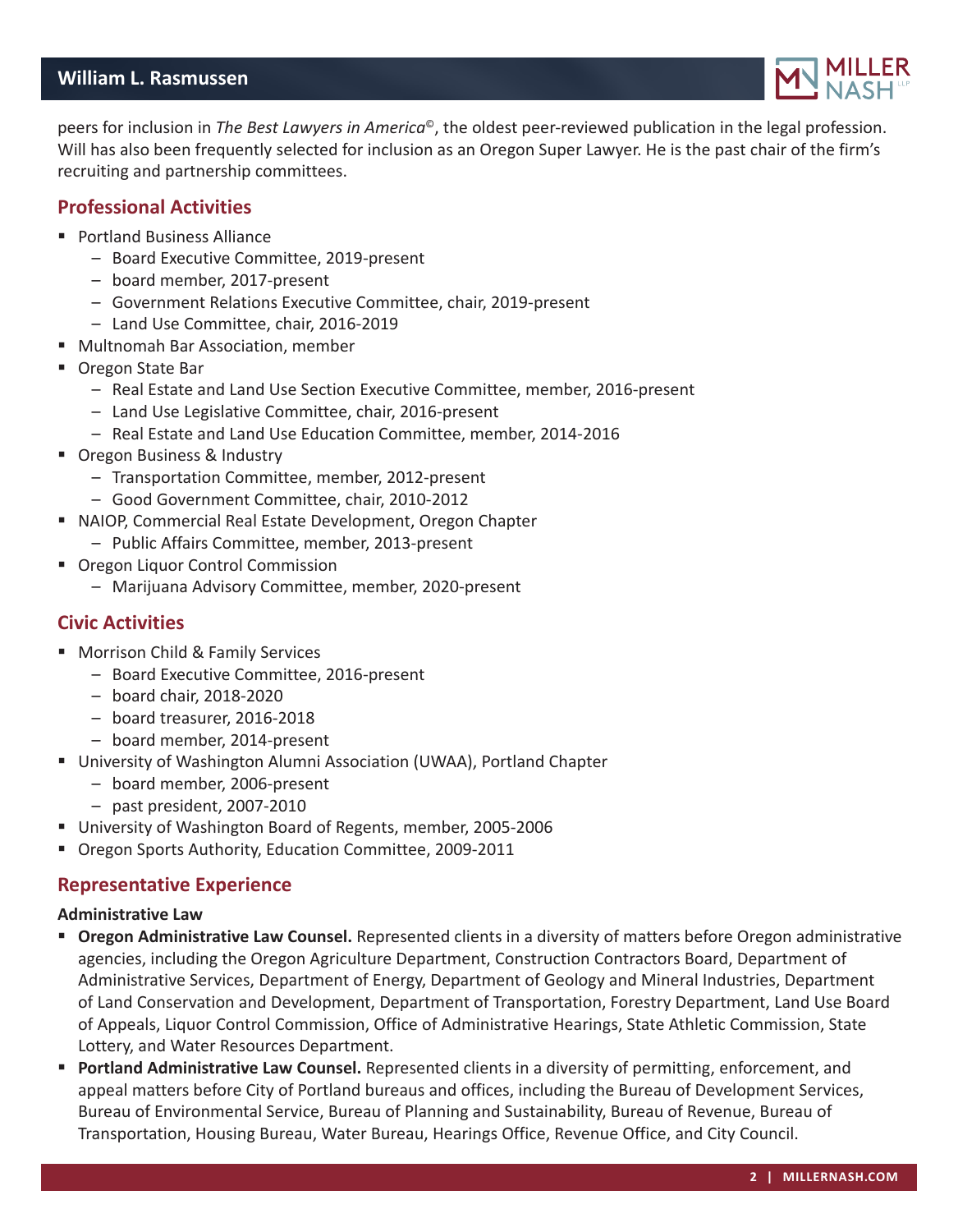# **William L. Rasmussen**



- **Lottery Enforcement Response.** Respond to enforcement actions by the Oregon State Lottery, including appeal and negotiation with Oregon State Lottery to obtain withdrawal of lottery retailer contract termination order.
- **Lottery Licensing.** Obtained lottery retailer contract approval at sensitive Oregon State Lottery retail locations.
- **OLCC Enforcement Response.** Appeal alleged violations of Oregon Liquor Control Commission rules and, when appropriate, obtain dismissal of alleged violations, including allegations of permitting unlawful activity.
- **OLCC Licensing.** Obtained liquor license for retail establishments in sensitive locations and appeal proposed restrictions on liquor licenses.

### **Cannabis & Marijuana**

- **Cannabis Counsel.** Provided ongoing counsel to the leading cannabis retail, production, and processing companies, including delivery of positive outcomes for business transaction, real estate, litigation, regulatory, and enforcement issues.
- **Cannabis Real Estate Services.** Performs real estate and land use due diligence for cannabis-related clients to assess the suitability of a potential site for clients' purposes and for conformance with applicable regulations.
- **Cannabis Policy Leadership.** Spearhead industry initiatives for clients with state and local policy leaders to develop rule changes friendly to fast growing cannabis companies.
- **Cannabis Enforcement Response.** Represent cannabis clients in defending against OLCC enforcement actions. Successfully prevented numerous license cancellations for clients.

#### **Energy**

- **Fuel Distribution Counsel.** Ongoing counsel to primary fuel suppliers of the Pacific Northwest on local and state legislative matters.
- **Energy Permitting.** Obtain local approvals to expand infrastructure for traditional energy companies.
- **Legislative Appeals.** Twice successfully appealed City of Portland ordinances targeting fuel infrastructure projects, invalidating the ordinances.
- **Renewable Energy Development.** Prepared easements and address land use issues for wind and solar development projects.
- **Wave-Energy Counsel.** Counseled nonprofit with the mission of promoting wave energy in Oregon to help streamline the process for siting wave-energy projects in Oregon.

#### **Land Use**

- **Zoning and Comprehensive Plan Change Applications.** Managed applications to change zoning and comprehensive plan designations, and for development of large parcels inside Metro Urban Growth Boundary.
- **Residential Land Development.** Obtained permits for and successfully defended application for residential development in Portland, Beaverton, Tigard, Hillsboro, Lake Oswego, West Linn, Cannon Beach, Bend, and many other Oregon cities and counties. Successfully defended approvals at the Oregon Land Use Board of Appeals.
- **Land Use Appeals.** Represented public and private parties in appeals before local hearings officers, elected officials, and the Land Use Board of Appeals.
- **Land Use Permitting.** Obtained conditional use, subdivision, partition, property-line adjustment, variance, master plan, development agreement, and other land use approvals to meet client goals for development projects.
- **Aquatic Habitat Restoration Counsel.** Advised Northwest tribes on real estate, land use, and regulatory requirements to breach federally permitted dikes and allow tidal inundation of lands to facilitate salmon habitat restoration.
- **Rural Development.** Obtained statewide planning goal exception, zoning map amendment, and comprehensive plan map amendment to facilitate industrial development on rural land.